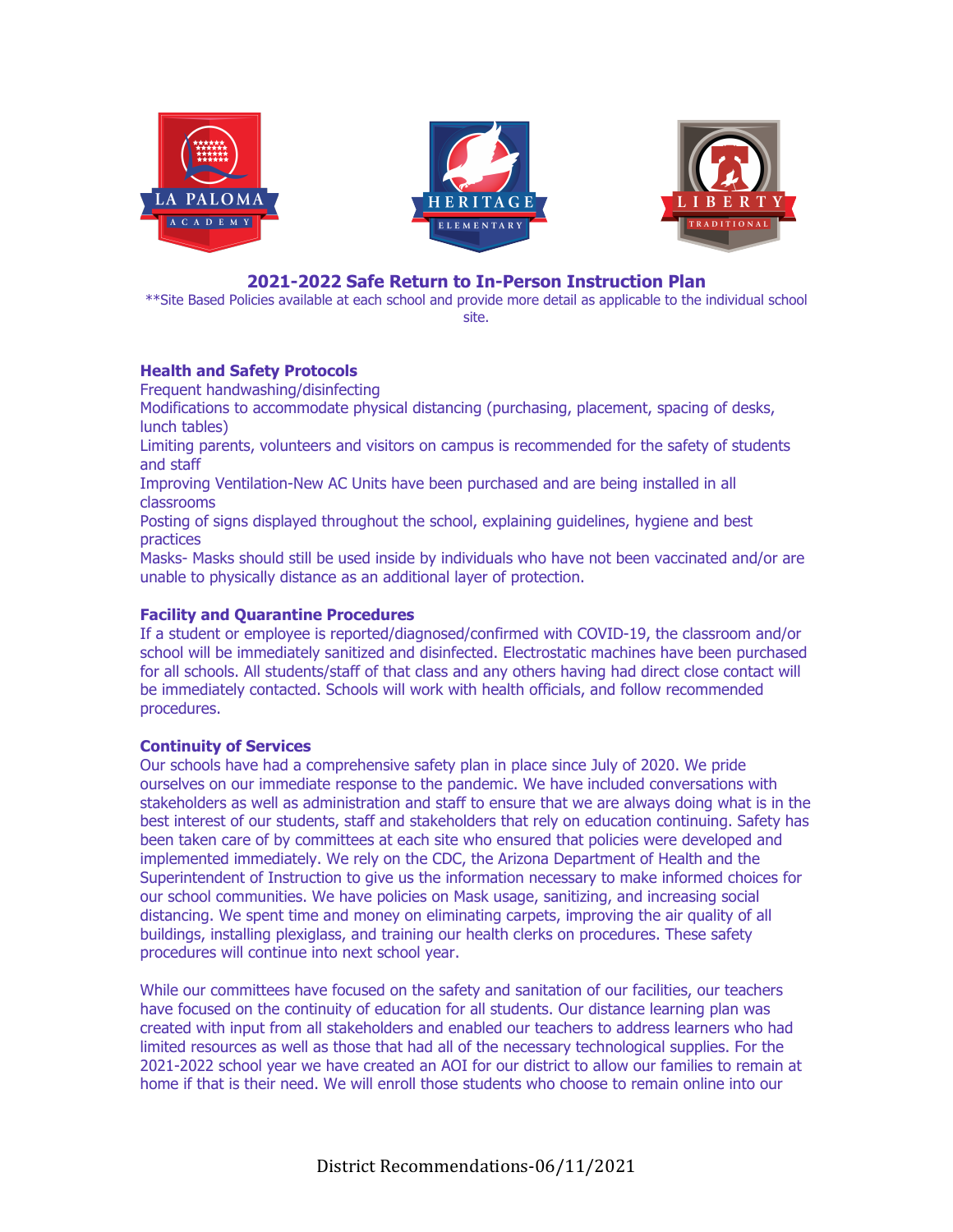AOI. Students returning on site next year will be 100% in person, with all safety protocols, in their classrooms with their teachers.

#### **Increasing Learning Opportunities**

There are multiple opportunities for our schools to increase learning opportunities this year. We will focus on both students who show a loss of learning due to the pandemic and those who are at grade level and need to continue to grow academically.

We, as a district, are focused on giving teachers resources for their classroom to provide students with their current year standards and additionally materials to scaffold for any gaps in learning due to the pandemic. In addition to new curriculum, administrators are providing training on the curriculum for all staff to ensure teachers are exposed to all materials for accelerated, on grade level and at risk students. Sub group teachers are also trained on classroom materials to support students during interventions.

Loss of Learning will be addressed immediately and with a data based plan. Our schools use multiple assessment systems to determine the greatest student need and the academic areas that are the most affected by the lack of continuous learning faced by some students. Our schools will first be providing Summer school for all students through both teacher recommendation and parent request. This summer school will focus on standards taught during the prior school year. Once school begins we will be offering; tutoring and a free afterschool learning program that is academically focused.

Students on grade level will be able to participate in both our targeted tutoring plan and the free academically base after school program. Our schools use a standards based scope and sequence plan with on grade level standards that will provide our students with the rigor necessary to grow at least one full grade level each year.

Our SEL focus will use the 12 areas of student engagement opportunities to enhance SEL skills. We have a plan for each month to focus on Project Based Learning within the classroom with an additional focus for our most vulnerable groups of students within our subgroups. Teachers are trained on these skills and the skills are incorporated in daily lessons to ensure that the social and emotional needs of our students are addressed and met in a open nonthreatening manner.

## **12 Social and Emotional Skills Linked to Child Outcomes Cognitive Skills**

#### **Attention Control**

The ability to attend to relevant information and goal-directed tasks while resisting distractions and shifting tasks when necessary, such as listening to the teacher and ignoring kids outside on the playground.

#### **Inhibitory Control**

The ability to suppress or modify a behavioral response in service of attaining a longer-term goal by inhibiting automatic reactions like shouting out an answer while initiating controlled responses appropriate to the situation such as remembering to raise one's hand.

#### **Working Memory and Planning Skills**

Working memory refers to the ability to cognitively maintain and manipulate information over a relatively short period of time, and planning skills are used to identify and organize the steps or sequence of events needed to complete an activity and achieve a desired goal.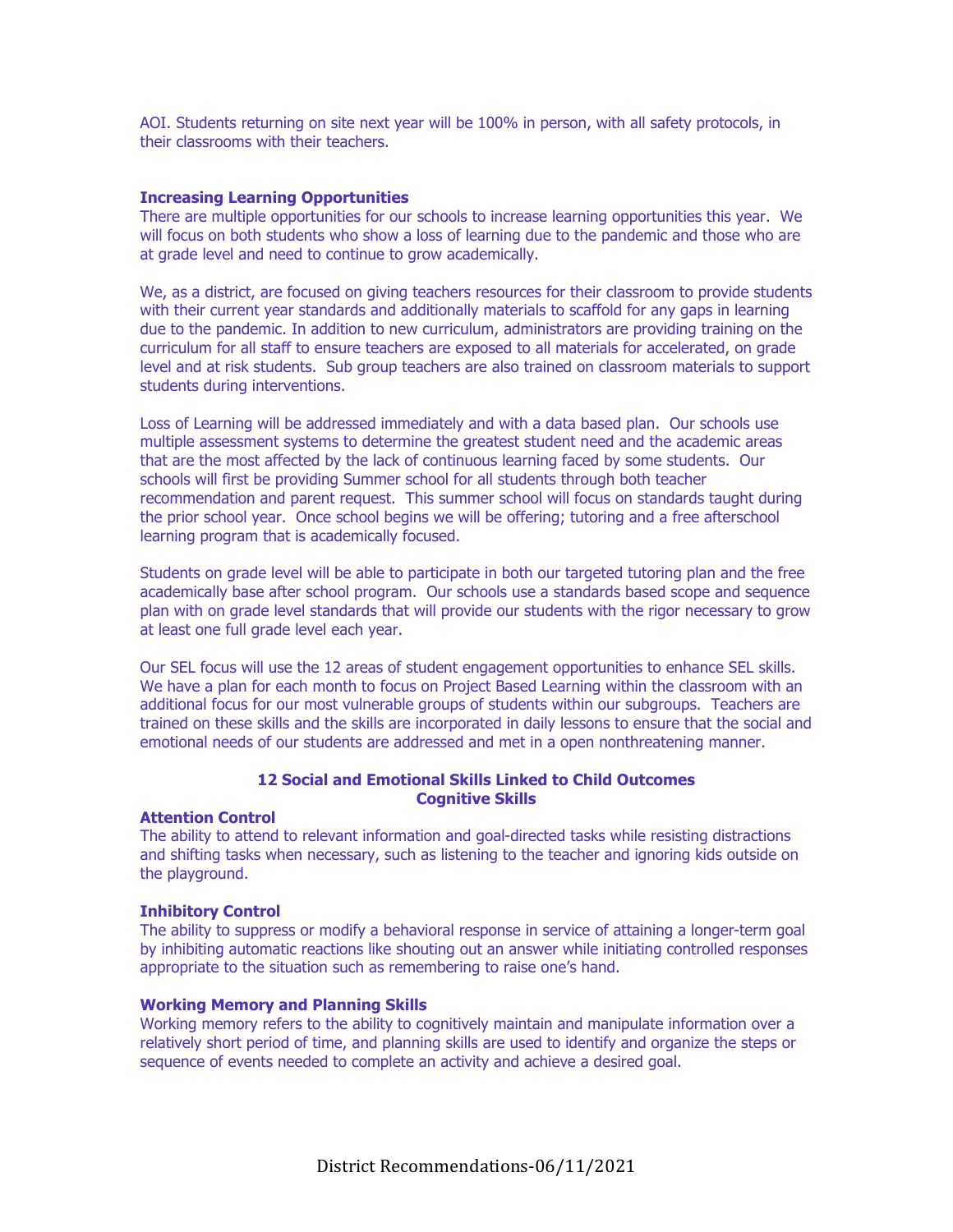### **Cognitive Flexibility**

The ability to switch between thinking about two different concepts to thinking about multiple concepts simultaneously, or to redirect one's attention away from one salient object, instruction, or strategy to another.

#### **Emotional Skills**

### **Emotion Knowledge and Expression**

The ability to recognize, understand, and label emotions in oneself and others (emotion knowledge) and to express one's feelings in contextually appropriate ways (emotion expression).

#### **Emotion and Behavior Regulation**

The ability to use effortful control strategies to modify the intensity or duration of emotional arousal, both positive and negative (emotion regulation) as well as the ability to learn and conform to expectations for appropriate social behavior (behavior regulation).

#### **Empathy and PerspectiveTaking**

The ability to understand another person's emotional state and point of view. This includes identifying, acknowledging, and acting upon the experiences, feelings, and viewpoints of others, whether by placing oneself in another's situation or through the vicarious experiencing of another's emotions.

#### **Interpersonal Skills**

Understanding Social Cues The process through which children interpret cues from their social environment and use them understand the behaviors of others.

#### **Conflict Resolution/Social Problem-Solving**

The ability to generate and act on effective strategies or solutions for challenging interpersonal situations and conflicts.

### **Prosocial Skills**

The skills required to organize and navigate social relationships, including the ability to interact effectively with others and develop positive relationships. Includes a broad range of skills and behaviors such as listening/communication, cooperation, helping, community-building, and being a good friend.

#### **Additional Skills**

**Character** A set of culturally determined skills, values, and habits required to understand, care about, and act upon core ethical values (e.g., respect, justice, citizenship, responsibility for self and others) and to perform to one's highest potential in achievement or work contexts, such as perseverance, diligence, and self-control.

**Mindset** Attitudes and beliefs about oneself, others, and one's own circumstances that impact one's interpretation of and response to events and interactions throughout their day.

NAVIGATING SEL FROM THE INSIDE OUT LOOKING INSIDE & ACROSS 25 LEADING SEL PROGRAMS: A PRACTICAL RESOURCE FOR SCHOOLS AND OST PROVIDERS (ELEMENTARY SCHOOL FOCUS) MARCH 2017

### **Interventions to Address Loss of Instructional Time, Social/Emotional/Mental Health Needs**

Interventions centered on our character program that include Cognitive skills (attention control, working memory), Emotional skills (recognizing and understanding emotions in oneself and others), Interpersonal skills (understanding social cues, conflict resolution), Additional